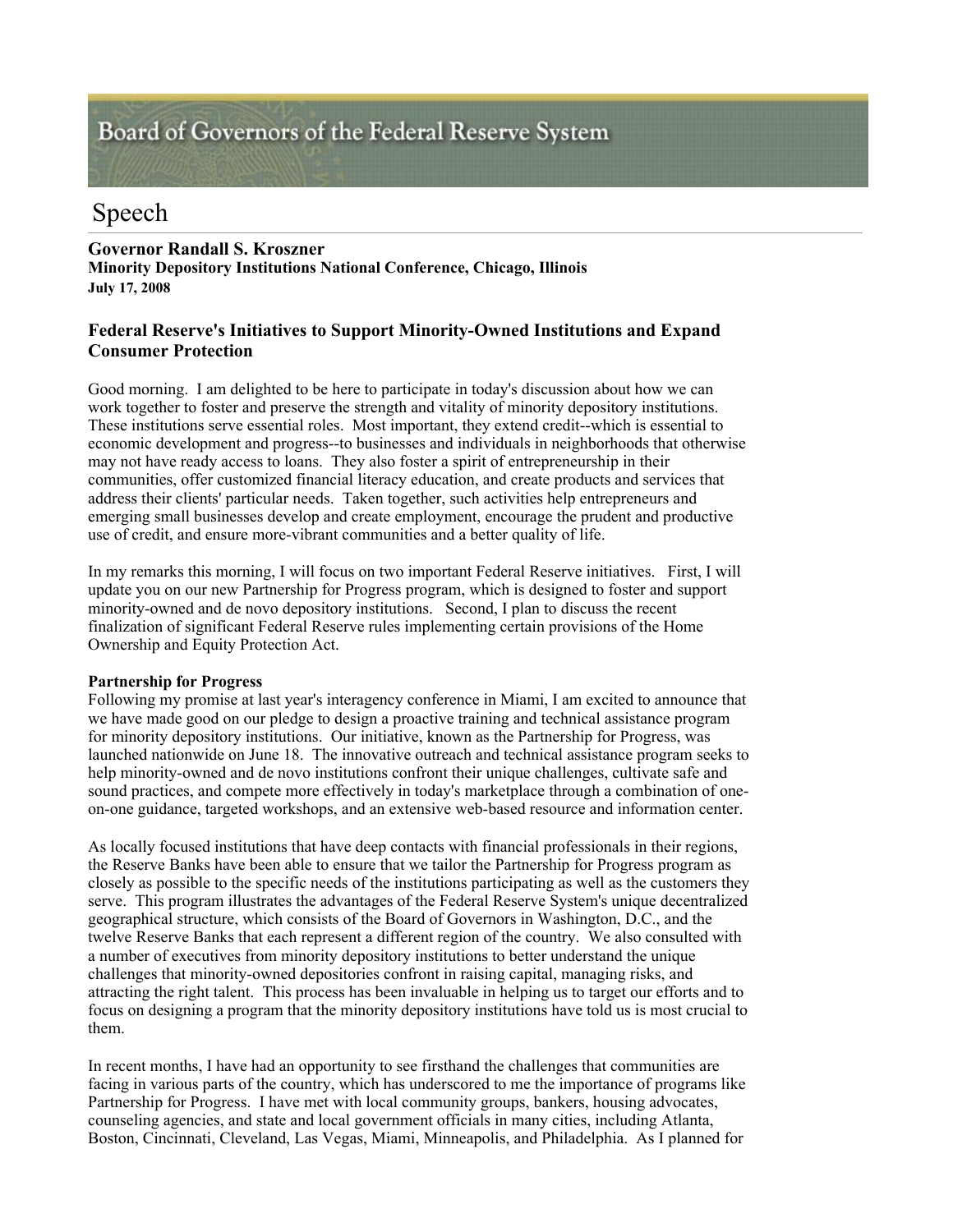my participation in this conference, one example stood out. While in Atlanta, I visited a predominantly African-American community. In this community that spanned several miles, there were a number of vacant homes, conditions mirroring those that I have seen in other neighborhoods. However, what was different in this case, and quite disappointing, was that not a single financial institution was within view. This lack of local financial institution presence is a problem that is not unique to African-American communities. Indeed, this absence occurs far too frequently in predominantly minority communities. Our new program is intended to enhance the vital role that minority-owned institutions can play in making financial services more available and in providing access to credit in historically underserved communities.

At the core of our program, we have implemented a series of web-based modules designed to assist banks in addressing three distinctive development stages: (1) starting a bank, (2) managing its transition from a start-up to an established bank, and (3) building shareholder value once a bank has been established on a sound footing. These easy-to-use modules are presented on the program's dedicated website--http://www.fedpartnership.gov/--and are available for your review and use at any time.

The first module of the program, "Starting a Bank," provides useful guidance on the factors that must be considered in chartering a new bank. It includes background information that details regulatory capital requirements, discusses the steps required to file an application, and explains the responsibilities of a bank's board of directors. The module has video narratives of some of the key topics to provide additional insights into, for instance, the strategic importance of strong capital for all financial institutions. Since the program was launched, "Start a Bank" has been among the most popular pages on the website.

The second module, "Managing Transition," focuses on the benefits that a bank can derive from well-planned growth. Because maintaining competitive products and services is a very important aspect of managing growth, we have included a video clip on how minority depository institutions can use the natural branding inherent in their mission to stay ahead of the competition and differentiate themselves. This module provides some examples of approaches and strategies to establishing a bank that have been successfully followed by other new institutions to achieve stable and profitable performance.

The third and final module, "Growing Shareholder Value," is designed to help more-mature institutions achieve an even stronger financial footing and improve shareholder value. This module addresses key topics, such as corporate governance and performance measurement, that can help to ensure that management remains on target with the overall goals of the organization. Given that most minority depository institutions are at this stage of life-cycle development, we expect the topics in this segment, such as "Demographic Analysis," "New Product Implementation," and "Outsourcing and Vendor Management," to be particularly useful.

We expect minority institutions will use the program to help them navigate three of the most challenging periods in the life cycle of any financial institution. I expect that the program, which draws on insights from economics, accounting, finance, and regulatory compliance, will become a valuable resource for institutions at different stages of their development. In order to further expand the support that we can offer to these institutions, the Federal Reserve also plans to conduct periodic training sessions for interested participants that will address topics of particular concern and relevance to minority depositories and their bank holding companies.

We also have designated Partnership for Progress contacts in each of the twelve Reserve Bank districts and at the Board to answer questions and coordinate assistance for institutions requesting guidance.<sup> $\perp$ </sup> I hope that you will consider contacting us for support or to provide additional suggestions for improving this evolving program. We are pleased with the initial feedback we have received since the program's launch and will continue to fine-tune and enhance the program over time. In that respect, we look forward to continuing to work with you to make this exciting program even more effective.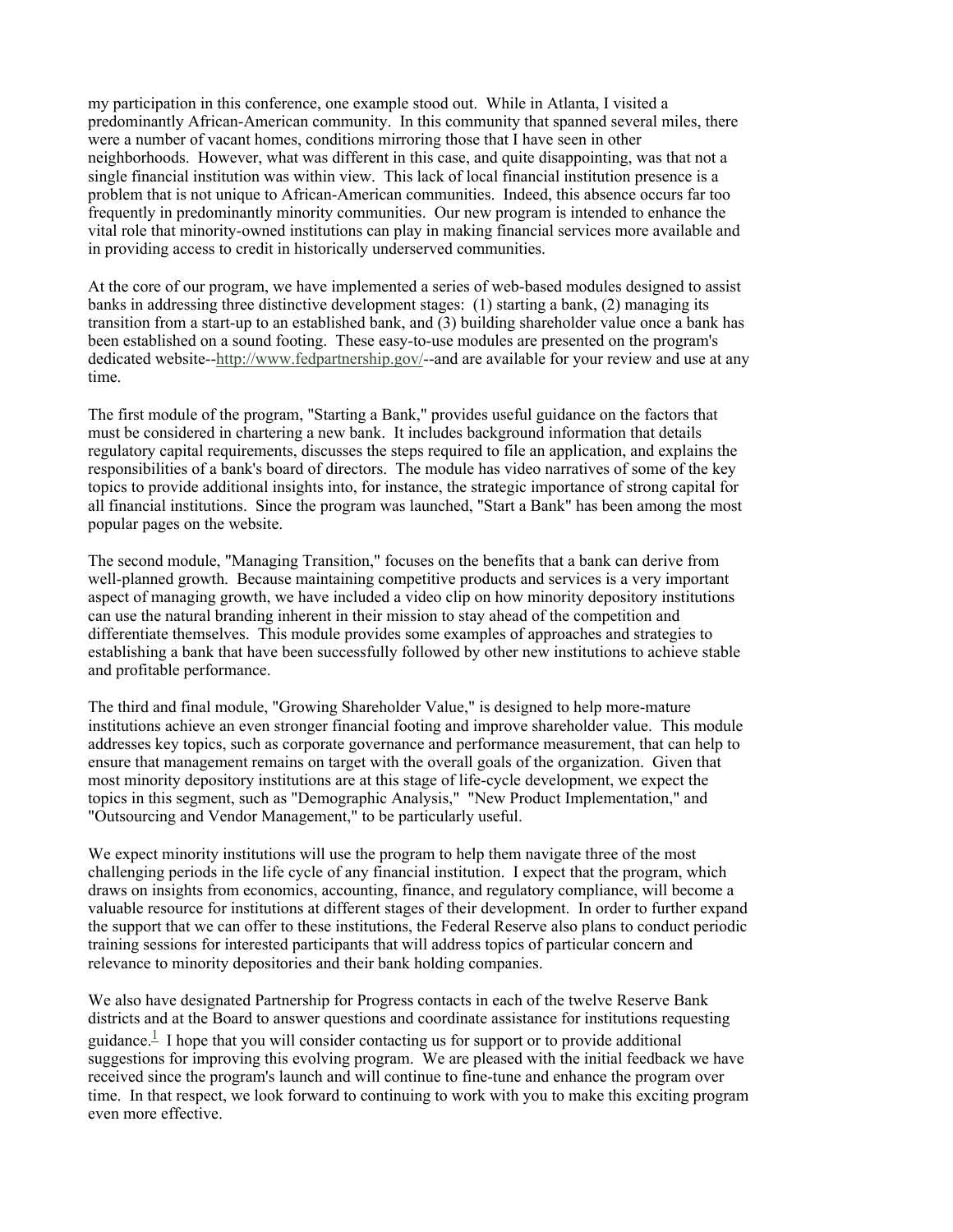#### **Home Ownership and Equity Protection Act**

I would now like to turn to important new consumer protections that the Federal Reserve Board adopted earlier this week. These new rules, which implement HOEPA, were put into place to protect consumers and to help prevent a recurrence of the problems that we are now facing. The current wave of foreclosures is taking a very real toll on families and their communities, no place more so than in predominantly minority communities, where subprime loans were particularly common.

The U.S. mortgage market has seen rapid innovation in recent years. Changes, such as automated underwriting models, the evolution of the secondary markets, and specialization, have had many positive effects. Some changes in practices, however, have not been so salutary. Abusive loans that strip borrowers' equity or cause them to lose their homes should not be tolerated. Too many homeowners and communities are suffering today because of these practices, and the Federal Reserve Board's rules will better protect consumers while preserving their access to credit as they make some of the most important financial decisions of their lives.

Last December, the Board proposed changes using our authority under the Home Ownership and Equity Protection Act. In formulating that proposal, the Board sought a wide range of input and information through hearings and meetings throughout the country. In response, we received, and considered, over 4,500 comment letters sent to us from community groups, industry participants, consumer advocates, and other interested individuals. We engaged in outreach to commenters to get clarification of their concerns and weigh competing viewpoints. We gathered available data and conducted updated analyses. We undertook on-the-ground consumer testing, which has proven to be an invaluable tool for us in determining policy effectiveness, to gauge the practical effects of one of the proposed rules on individual consumers. Listening carefully to the commenters, collecting and analyzing data, and undertaking consumer testing, I believe, have led to more-effective and improved final rules.

Our goal throughout this process has been to protect borrowers from practices that are unfair or deceptive and to preserve the availability of credit from responsible mortgage lenders.

These rules expand upon interagency guidance issued last year on subprime loans. That guidance, however, only focused on certain specific subprime products, hybrid adjustable-rate mortgages, such as so called 2/28s and 3/27s, and only applied to federally supervised institutions. Our rules now apply much more broadly to cover all higher-priced mortgages, including virtually all closed-end subprime loans secured by a consumer's principal dwelling, and to all mortgage originators. These rules also cover a broad range of issues:

- lenders' assessment of consumers' ability to repay loans,
- lending with little or no documentation of income,
- prepayment penalties,
- escrow accounts for property taxes and insurance,
- mortgage servicing practices,
- coercion of appraisers,
- misleading or deceptive advertising practices, and
- disclosure of Truth-in-Lending cost disclosures early enough to help consumers shop for a mortgage.

I'd now like to focus in more detail on some key features of this wide-ranging set of rules and discuss a few of the most important changes that we have made since our proposal this past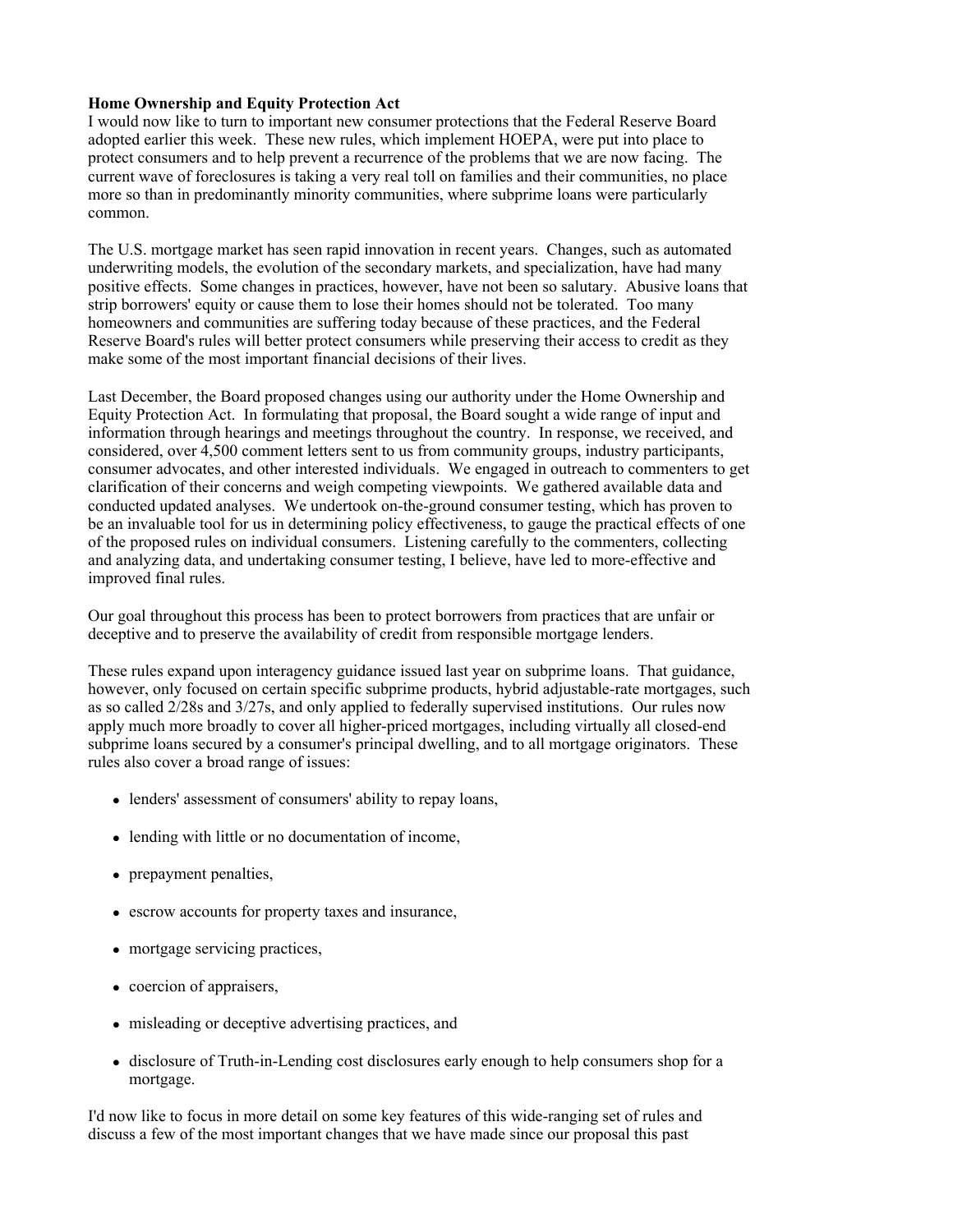December because I think they are illustrative of how we approached these issues.

On one issue, loan affordability, we proposed a rule that would have required a lender to make sure that a borrower could afford the monthly payments before a loan is made. This step sounds like common sense, but unfortunately, as some loan originators pushed off more and more of the risk to investors, they made increasingly riskier loans to people who simply could not afford them. So we proposed a rule to address that problem, and it spelled out how a lender should assess this ability to repay, building on the earlier interagency guidance on subprime loans. Lenders would have violated the proposed rule if they engaged in a pattern or practice of making loans without considering consumers' repayment ability.

During the public notice period, we received a number of comments on the "pattern or practice" element of the proposed rule, and we conducted further outreach to both consumer advocates and industry participants. Many advocates objected to this heavy burden of proof, calling into question the effectiveness of the intended consumer protection. Some mortgage lenders, however, suggested that the "pattern or practice" provision did not provide a safe harbor that would ensure compliance and that their procedures for compliance would, by necessity, be equally robust under either version of the rule. At the end of the day, we agreed that this provision would have limited the intended effectiveness of the rule and that removing it, along with clarifying other requirements, would not impede the availability of credit to borrowers. Accordingly, the final rule establishes a lender's responsibility to assess a borrower's ability to repay on *every* loan originated, effectively giving wronged consumers a private right of action without demonstrating that their case was part of a broader pattern.

In addition, the new rule requires that the lender take into account future, predictable changes in payments in determining repayment ability. A lender complies, in part, by assessing repayment ability based on the highest scheduled payment in the first seven years of the loan. For example, on a 5-1 ARM with a payment for the first five years based on a discounted interest rate, the lender would use the scheduled payment in the sixth and seventh years, which is based on the fully indexed rate.

Another element of our proposal that received many comments was a rule limiting prepayment penalties. On the one hand, numerous commenters argued that prepayment penalties can result in lower interest rates paid by the borrower. Although there are exceptions I will mention in a moment, a number of studies have found that loans with prepayment penalties carry lower rates or annual percentage rates (APRs) than loans without prepayment penalties having similar credit risk characteristics.<sup>2</sup> On the other hand, the rate benefit was called into question by many, who asserted that prepayment penalties may lock borrowers into unaffordable loans, particularly adjustable-rate loans whose payments may change dramatically. Prepayment penalties were also criticized because of the way they reinforce another potentially abusive practice--yield spread premiums, or YSPs. Some lenders' rate sheets show that mortgage brokers can earn bigger YSPs, which are essentially commissions, by increasing consumers' interest rates, and the biggest increases are allowed only if a loan contains a prepayment penalty.

After an exhaustive analysis of the issue and all available data, the Board concluded that the costs and benefits of prepayment penalty provisions on higher-priced mortgages depend, to an important extent, on the structure of the loan. It has been common in the subprime market to structure loans to have a short expected life span. This aim has been achieved by building in a significant payment increase just a few years after loan consummation. With respect to subprime loans designed to have shorter life spans, the injuries from prepayment provisions are potentially the most serious as well as the most difficult for a reasonable consumer to avoid. Moreover, according to research, the rate reduction for a prepayment penalty provision on such short-lived loans is smaller and, in absolute terms, quite limited. For these loans, therefore, the Board concluded that the injuries caused by prepayment penalty provisions outweigh their benefits, and we did ban them for these loans- specifically, loans in which the principal-and-interest payment can change within the first four years.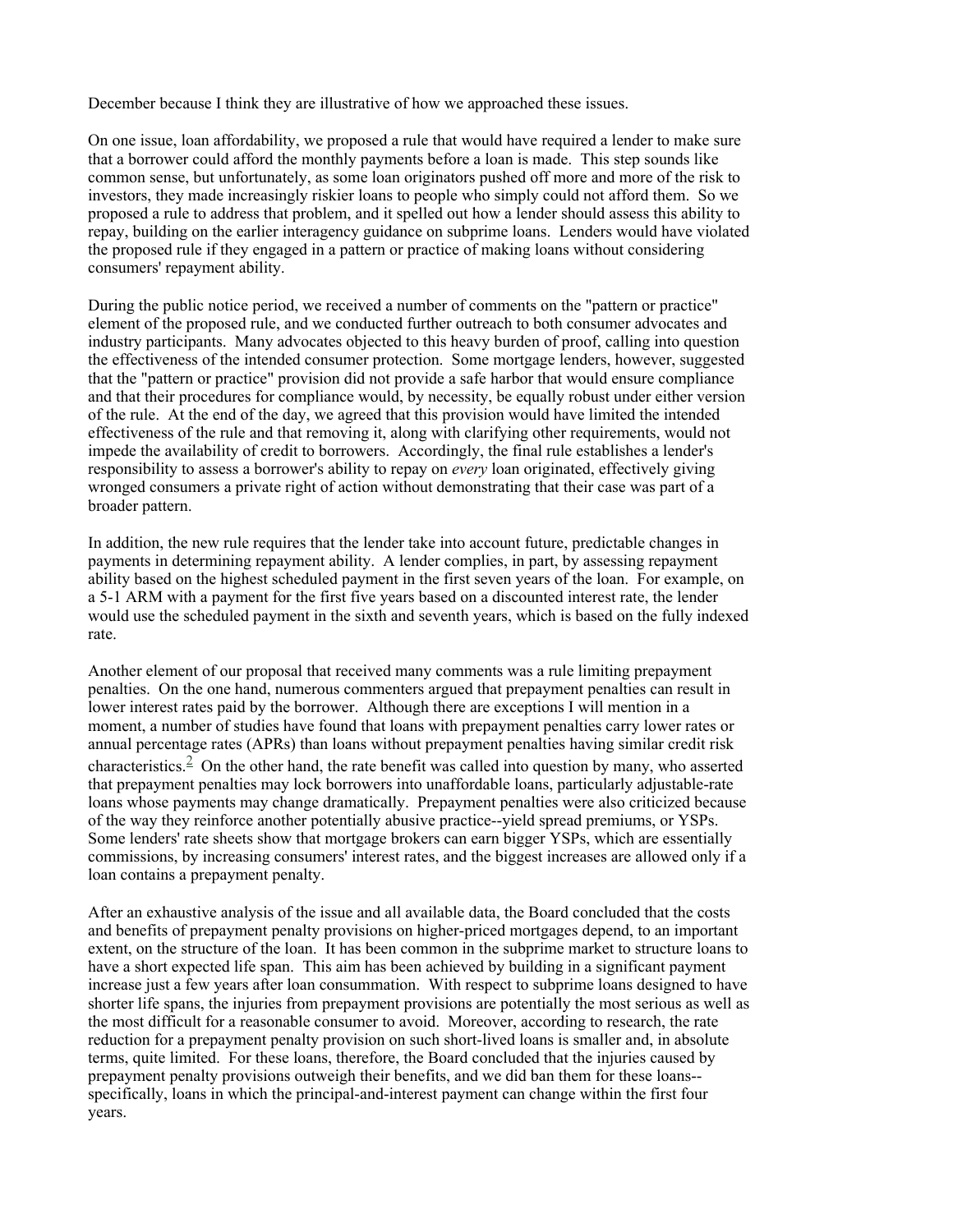With respect to subprime loans structured to have longer expected life spans, however, the Board concluded that the potential for harm from prepayment penalties is lower relative to potential benefits, warranting restrictions but not a ban. Our analyses indicate that for fixed-rate loans, borrowers can obtain meaningful interest-rate reductions on loans that contain provisions for prepayment penalties, and performance on these loans has typically been superior. These factors generally reduce the negative impact of prepayment penalties, so for these loans, we added a restriction limiting the length of the prepayment penalty period to no more than two years.

Another change has to do with how we define the loans that we most want to cover. Our principal goal was to cover the vast bulk of the subprime market, where most of the problems have been and where consumers may need the most protection. The challenge is that there is no one accepted definition of what makes a loan "subprime."

We anticipated, and received, a number of comments about this problem and sought solutions. We looked at available sources of data on mortgage rates and concluded that the best source for our purposes is a survey called the Primary Mortgage Market Survey<sup>®</sup>, published by Freddie Mac. The Federal Reserve will publish our own index, called the "average prime offer rate," that will be based on Freddie's survey and other market data, and if we need to adjust the index over time, we can. We will still cover nearly all of the subprime market plus a sizable fraction of the so-called Alt-A market, as we intended with our initial proposal, but the new approach will do so in a more accurate and consistent way, and therefore better ensure that we protect at-risk consumers without impinging on the prime market.

Protecting borrowers with responsible underwriting standards can also provide a broader benefit of enhancing the integrity and proper functioning of the mortgage market by increasing investor confidence. Ensuring that ability to repay by underwriting and documenting income, for example, can help to reduce investor uncertainty about the performance of mortgage-backed securities. Effective consumer protection thus can produce a complementary benefit for consumers by helping to revive mortgage funding markets and potentially improving credit availability.

Finally, I'd like to highlight one other change that shows how hard it can sometimes be to craft solutions that work. In December, we proposed a rule that we hoped would address some of the problems posed by YSPs. The heart of the rule involved an agreement that the broker and borrower would sign early on that would spell out the broker's compensation and how they are paid.

As the public comment period was under way, we began consumer testing to see how this process would actually work. We engaged a firm that specializes in this testing and conducted a rapid round of tests this spring with individual consumers. The firm developed and tested a form in which the broker would agree to total compensation and make certain disclosures that we thought would help consumers make informed decisions. Throughout the testing, revisions were made to the form in an effort to improve comprehension. The testing revealed two problems.

The first problem is that many participants believed, after reading the disclosure, that the broker would be obliged to find them the lowest interest rate and best terms available, which is not true. The second problem was that many participants came to believe that working through a broker would cost them more than working directly with a lender, which is not necessarily true either. The firm tried to correct these misunderstandings, but no matter what it did to change the language, the forms continued to confuse consumers more than inform them.

Our consumer testing led us to the conclusion that our approach was not serving its intent--that is, to better inform consumers. We are continuing to try to find an approach that would be effective, but we did not want to hold up all the other consumer protections while we worked on it. As a result, we decided to withdraw the proposed provision on mortgage broker compensation, and we will continue to explore other approaches as part of the ongoing update of our mortgage rules already under way. Some may have preferred that we stick with our proposal, but creating a rule that informed consumers in theory, but only served to confuse them in practice, would have helped no one.